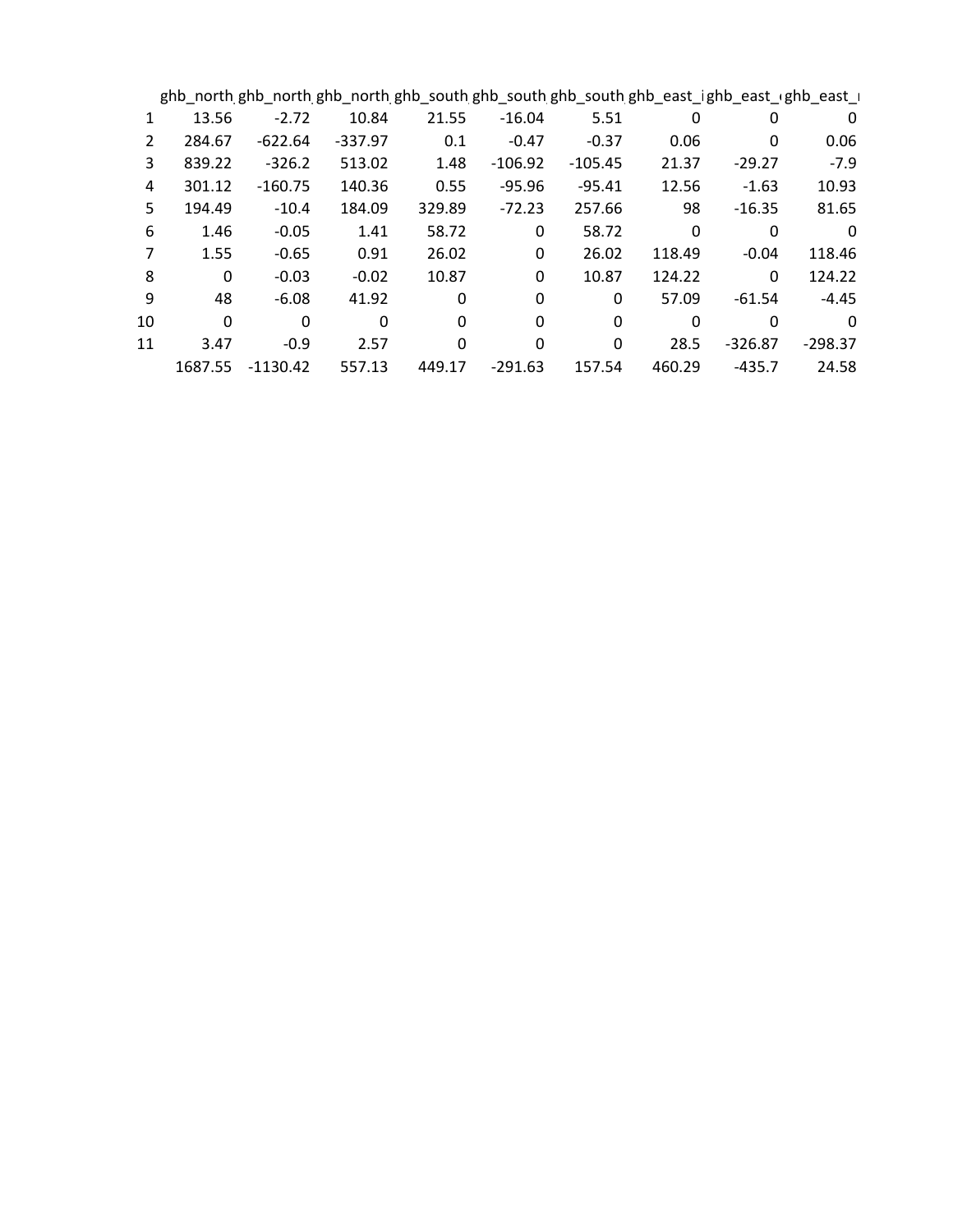|        | ghb_west_ghb_west_ghb_west_fresh_in |           |          |            | fresh_out fresh_net salt_in |        | salt_out     | salt net  | total in |
|--------|-------------------------------------|-----------|----------|------------|-----------------------------|--------|--------------|-----------|----------|
| 0      | 0                                   | 0         | 35.11    | $-18.76$   | 16.35                       | 0      | 0            | 0         | 35.11    |
| 72.97  | $-0.2$                              | 72.78     | 284.77   | $-623.11$  | $-338.34$                   | 73.03  | $-0.2$       | 72.83     | 357.8    |
| 0.21   | $-157.98$                           | $-157.77$ | 840.7    | $-433.12$  | 407.58                      | 21.58  | $-187.25$    | $-165.67$ | 862.28   |
| 84.82  | $-39.59$                            | 45.22     | 301.67   | $-256.71$  | 44.95                       | 97.38  | $-41.22$     | 56.16     | 399.04   |
| 58.96  | $-47.1$                             | 11.86     | 524.38   | $-82.64$   | 441.74                      | 156.96 | $-63.45$     | 93.51     | 681.34   |
| 130.15 | 0                                   | 130.15    | 60.17    | $-0.05$    | 60.13                       | 130.15 | $\mathbf{0}$ | 130.15    | 190.32   |
| 19.02  | 0                                   | 19.02     | 27.57    | $-0.65$    | 26.92                       | 137.51 | $-0.04$      | 137.48    | 165.09   |
| 0      | $\mathbf{0}$                        | $\Omega$  | 10.88    | $-0.03$    | 10.85                       | 124.22 | $\mathbf{0}$ | 124.22    | 135.09   |
| 6.29   | $-6.84$                             | $-0.54$   | 48       | $-6.08$    | 41.92                       | 63.38  | $-68.37$     | $-4.99$   | 111.38   |
| 0      | 0                                   | 0         | $\Omega$ | 0          | 0                           | 0      | 0            | 0         | 0        |
| 8.07   | $-24.87$                            | $-16.8$   | 3.47     | $-0.9$     | 2.57                        | 36.58  | $-351.75$    | $-315.17$ | 40.05    |
| 380.5  | $-276.58$                           | 103.91    | 2136.72  | $-1422.04$ | 714.67                      | 840.78 | $-712.28$    | 128.5     | 2977.5   |